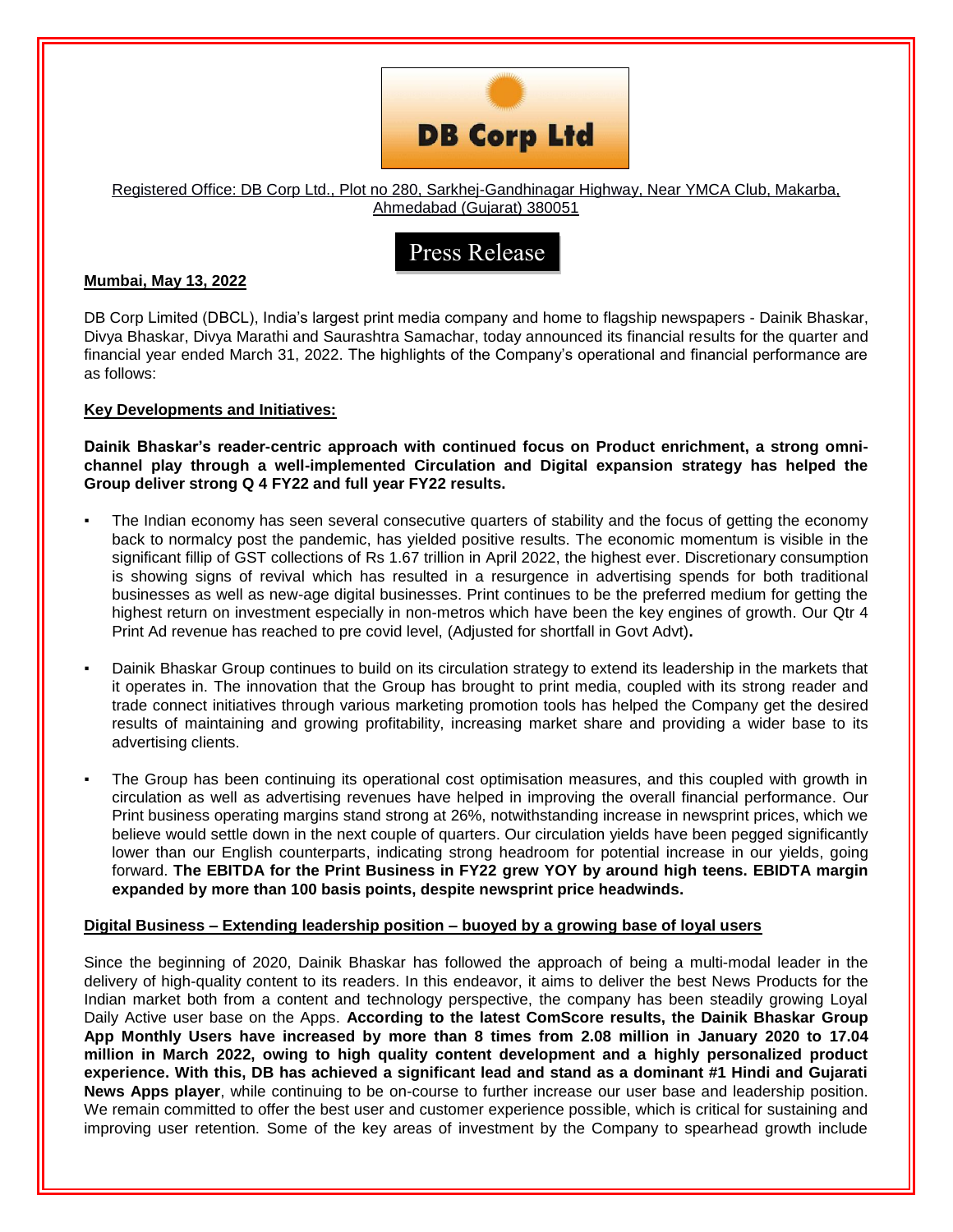upgrading the talent with a fresh new digital product, technology and editorial team, deep long-term investments in original news, and a technology architecture upgrade coupled with an editorial strategy of hyperlocal news from all towns, cities and states in our markets with an increasing use of engaging videos and visual news. We also did a soft launch of a brand campaign with the tagline *"Sach, Kareeb se Dikhta Hai"* "The truth apeears from closer" which highlights the values and core offerings of Dainik Bhaskar - High Quality, Trusted Journalism with a large focus on Local, In-Depth News, with Mr Pankaj Tripathi, an acclaimed Indian Actor who is universally popular across India and especially in our core markets.

# **DB: The Fastest Growing News App of India: Comscore – Comparative Trend Wise MAU nos (in million):**

The only News App which has consistently grown in the last 2 years - More than doubled in the last 12 months

| <b>APPS</b>                           | <b>MAU</b> (Monthly Active Users) |          |               |          |          |               |          | Growth                  |                          |
|---------------------------------------|-----------------------------------|----------|---------------|----------|----------|---------------|----------|-------------------------|--------------------------|
|                                       | $Jan-20$                          | $Jul-20$ | <b>Dec-20</b> | $Jan-21$ | $Jul-21$ | <b>Dec-21</b> | $Mar-22$ | <b>From Jan</b><br>2020 | Growth<br>from Jan<br>21 |
| TOI (All News Apps)                   | 29.01                             | 21.80    | 24.31         | 22.36    | 20.61    | 17.83         | 17.69    | $-39\%$                 | $-21%$                   |
| <b>Dainik Bhaskar</b><br><b>Group</b> | 2.08                              | 6.24     | 8.12          | 7.77     | 12.89    | 15.29         | 17.04    | 721%                    | 119%                     |
| <b>Dainik Bhaskar</b>                 | 1.60                              | 4.81     | 6.44          | 6.18     | 10.18    | 12.19         | 13.87    | 766%                    | 124%                     |
| Divya Bhaskar                         | 0.47                              | 1.43     | 1.69          | 1.59     | 2.71     | 3.10          | 3.17     | 568%                    | 99%                      |
| Aaj Tak                               | 3.82                              | 8.55     | 5.55          | 5.11     | 4.20     | 3.50          | 6.18     | 62%                     | 21%                      |
| <b>ABP</b> News                       | 3.62                              | 2.29     | 1.63          | 1.55     | 1.55     | 0.99          | 1.36     | $-62%$                  | $-12%$                   |
| Zeenews                               | 0.66                              | 0.23     | 0.00          | 0.00     | 0.58     | 0.52          | 0.70     | 6%                      |                          |
| Dainik Jagran                         | 0.35                              | 0.56     | 0.27          | 0.39     | 0.63     | 0.55          | 0.70     | 100%                    | 79%                      |

# **Q4 FY2022 Performance reached pre-covid levels (Q4 FY2020) financial results highlights (All Comparisons with Q4 FY2020)**

| <b>Heads</b>                                    | Qtr 4                  | Qtr 4<br><b>FY22 Recovery %</b> |  |  |
|-------------------------------------------------|------------------------|---------------------------------|--|--|
|                                                 | <b>FY21 Recovery %</b> |                                 |  |  |
| <b>Print &amp; Other Business Advertisement</b> | 94.2%                  | 95.0%                           |  |  |
| Radio Advertisement                             | 85.3%                  | 93.1%                           |  |  |
| <b>Print Circulation Rev</b>                    | 92.0%                  | 96.0%                           |  |  |
| <b>Consol Total Income</b>                      | 94.0%                  | 98.0%                           |  |  |
| <b>Print &amp; Other Business EBIDTA</b>        | 160.6%                 | 97.8%                           |  |  |
| Radio EBIDTA                                    | 96.2%                  | 85.4%                           |  |  |
| <b>Consol EBIDTA</b>                            | 151.6%                 | 96.0%                           |  |  |

**Performance highlights for FY2022 – Consolidated [All Comparisons with FY2021]**

- **Advertising Revenue grew by 17.3% at Rs. 11,827 million as against Rs. 10,084 million**
- **Circulation Revenue grew by 9.9% at Rs. 4,558 million as against Rs. 4,146 million**
- **Total Revenue grew by 17.5% at Rs. 17,885 million as against Rs. 15,222 million**
- **EBIDTA grew by 1.1% at Rs. 3,228 million as against Rs. 3,193 million. Print Business EBIDTA grew in high teens with EBIDTA margin expanded by 100 basis points to around 26%, despite newsprint prices headwinds**
- **PAT grew by 0.8% at Rs. 1,426 million as against of Rs. 1,414 million**
- **Radio Business:**
	- **Advertising Revenue grew by 35.1% to Rs 1,122 million versus Rs. 831 million last year**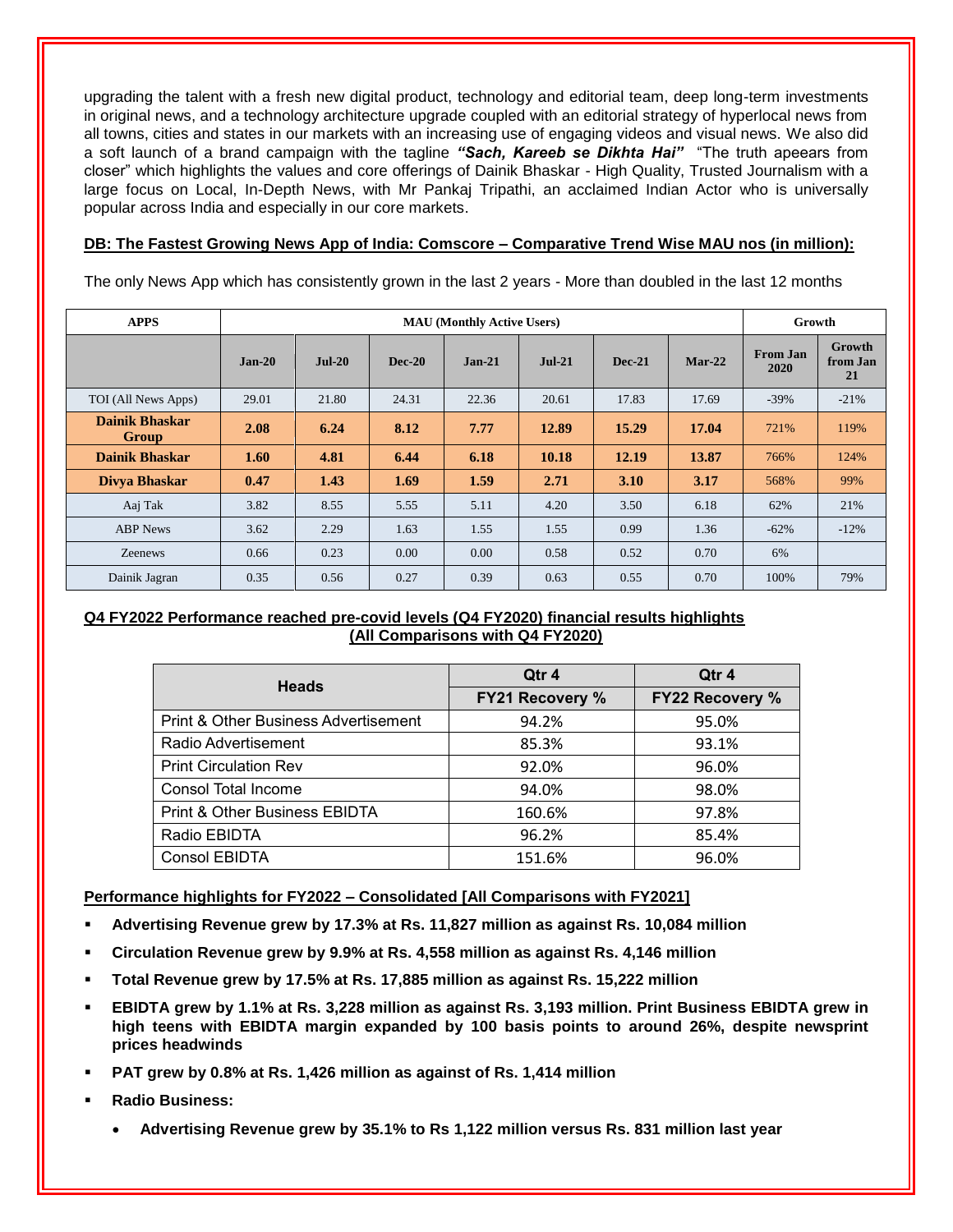**EBIDTA grew by 88% to Rs. 314 million versus Rs. 167 million**

## **Performance highlights for Q4 FY2022 – Consolidated [All Comparisons with Q4 FY2021]**

- **Advertising Revenue grew by 1.6% to Rs. 3,134 million as against Rs. 3,084 million, on a comparative higher base of last year**
- **Circulation Revenue grew by 4.4% at Rs. 1,152 million as against Rs. 1,104 million**
- **Total Revenue grew by 4.3% at Rs. 4,799 million as against Rs. 4,601 million**
- **EBIDTA stands at Rs. 663 million as against Rs. 1,047 million, aided by stringent cost control measures and despite large digital business investment for future growth. Print Business EBIDTA margin stands at 24% in spite of newsprint price increase**
- **Net Profit stands at Rs. 245 million as against Rs. 619 million.**
- **Radio business:**
	- **Advertising Revenue grew by 9.2% at Rs. 303 million versus Rs. 278 million**
	- **EBIDTA stands at Rs. 82 million versus Rs. 93 million**

# **Commenting on the performance for FY2022, Mr. Sudhir Agarwal, Managing Director, DB Corp Ltd said**,

"*When the Covid-19 pandemic ravaged the country, we were extremely proud of our front-line team members*  who wanted to bring a sense of continuity and calm and reduce the stress of our readers. Our thoughtful editorial *integrity coupled with strong on-ground reporting ensured that we were the #1 choice of readers in India and our current leadership position is a strong testament to our readers. The Digital Push to become an omni-channel news delivery powerhouse is amplified by the dominant #1 position that our Hindi and Gujarati News Apps command.* 

*This leadership position, coupled with a resurgence of traditional advertising has also enthused our team to bring*  innovative solutions to the advertising community. With record-breaking mega editions ushering in the revival of *post covid ad spends, our broad spectrum of advertisers – small traders, hyperlocal content, large companies, MNCs and industry leaders all reposed faith in the Dainik Bhaskar Group and this has helped us generate strong returns for all our stakeholders with our Print Advertising Revenues reaching pre-Covid levels.*

*The sustainable cost-cutting measures that we undertook coupled with the support of our readers as we increase cover prices has ensured that we end this financial year on a very strong position and are well-placed to forge newer milestones in the forthcoming quarters."*

| Q4 FY2022 financial results highlights: (comparisons with Q4 FY2021 & Q3 FY2022)<br>(Rs. Mn) |              |              |          |                  |          |  |  |
|----------------------------------------------------------------------------------------------|--------------|--------------|----------|------------------|----------|--|--|
| <b>Heads</b>                                                                                 | Qtr 4        | Qtr 4        | YOY      | Qtr <sub>3</sub> | QOQ      |  |  |
|                                                                                              | <b>FY 21</b> | <b>FY 22</b> | Growth   | <b>FY 22</b>     | Growth   |  |  |
| Print & Other Business Advertisement                                                         | 2812         | 2836         | 0.8%     | 3578             | $-20.7%$ |  |  |
| Radio Advertisement                                                                          | 278          | 303          | 9.2%     | 376              | $-19.3%$ |  |  |
| <b>Print Circulation Rev</b>                                                                 | 1104         | 1152         | 4.4%     | 1141             | 1.0%     |  |  |
| <b>Consol Operational Revenue</b>                                                            | 414          | 512          | 23.7%    | 402              | 27.3%    |  |  |
| <b>Consol Total Income</b>                                                                   | 4601         | 4799         | 4.3%     | 5495             | $-12.7%$ |  |  |
| <b>Print &amp; Other Business EBIDTA</b>                                                     | 954          | 581          | $-39.1%$ | 1312             | $-55.7%$ |  |  |
| Radio EBIDTA                                                                                 | 93           | 82           | $-11.3%$ | 147              | $-44.1%$ |  |  |
| <b>Consol EBIDTA</b>                                                                         | 1047         | 663          | $-36.6%$ | 1459             | $-54.6%$ |  |  |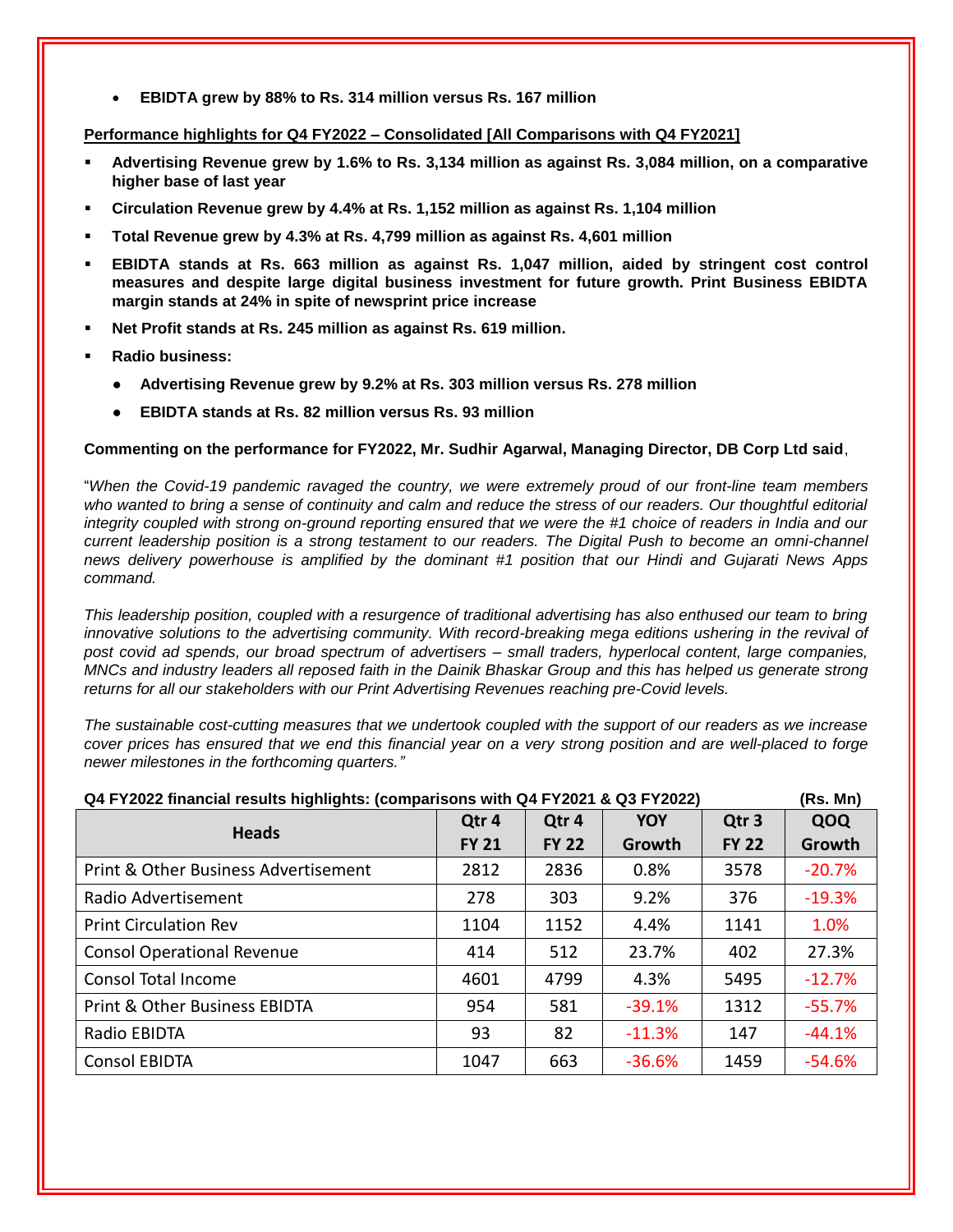#### **Strategic areas of focus and key updates:**

## **Digital Strategy: Building a Best-in-class Digital Platform to provide high quality news experience, paving the way for building a loyal user base that has grown over 8 x since 2020**

- $\triangleright$  Dainik Bhaskar continues to focus on its strategy of building the best-in-class, ad-free user experience on its digital app while maintaining high quality, insightful and engaging content for our readers.
- **As per the latest Com Score report, Dainik Bhaskar group App monthly users grew by over 8x since the beginning of 2020**, an outcome of high-quality content creation coupled with a highly personalized product experience. We're already one of the highest-rated Hindi and Gujarati news apps with tens of millions of downloads, and our commitment towards delivering the best user experience is critical to help us achieve the best retention in our markets.
- $\triangleright$  The Company continues to invest in Digital business with a focused digital strategy of increasing the App Daily Active Users
	- o **Strengthening the Talent Pool** Dainik Bhaskar built a 'Strong Technical Team' from some of India's leading companies with Consumer Product and Technology backgrounds, with the purpose of creating the best digital content experiences in high-quality apps. **To further expand the knowledge pool, the Company onboarded 'Mr. Mark Thompson, the ex-CEO of the New York Times' to the advisory board who will be advising DB exclusively in the Indian market**.
	- o **Focus on Technology -** Dainik Bhaskar continues to invest substantially in technology in order to provide best-in-class personalized news experiences that serve users from a massive pool of content while considering their demographic attributes, content preferences, location, economic segment, and real-time context to accurately predict, to maximize user engagement, long-term retention, and loyalty.
	- o **Premium, Local Content -** Dainik Bhaskar continues to emphasize on providing its users with Original and Hyper-localized content. To further strengthen the readers' connection, Dainik Bhaskar added a feature called 'Video News,' the first News App that makes mobile native vertical video news with a magnificent content library that is renewed daily.
	- o **Strengthening the Brand -** In the month of March, the Group also experimented with a small brand campaign with the intent to invest in the long-term brand awareness of our news products. The tagline of the campaign is "*Sach, Kareeb se Dikhta Hai*" which highlights the values and core offerings of Dainik Bhaskar - High Quality, Trusted Journalism with a large focus on Local, In-Depth News. The brand ambassador of the campaign was Pankaj Tripathi, an acclaimed actor who is universally popular across India and especially in our core markets, with a very strong connect with both our brand values 'Local' and 'Trust'.

#### ❖ **Editorial strategy: Editorial excellence continues to be a hallmark of Dainik Bhaskar Group that adapts the pulse of its readers. Some of the key initiatives are detailed below:**

- $\triangleright$  Dainik Bhaskar focuses on issues that have a strong impact on the lives of its readers and is driven by its commitment to courageous and responsible journalism:
	- o To usher in the new year, Dainik Bhaskar offered '**New Year special issue FY22',** considering the Covid-19 pandemic that prevailed for last two years with a thought of spreading positivity and happiness to our readers. While creating this content, the team found research claiming Finland the happiest country for four consecutive years. Dainik Bhaskar team further consulted the experts, opinion makers and the team who released the Global Happiness Index report, to understand the cultural and characteristic that makes the people of this country happy with the intention of sharing this with our readers.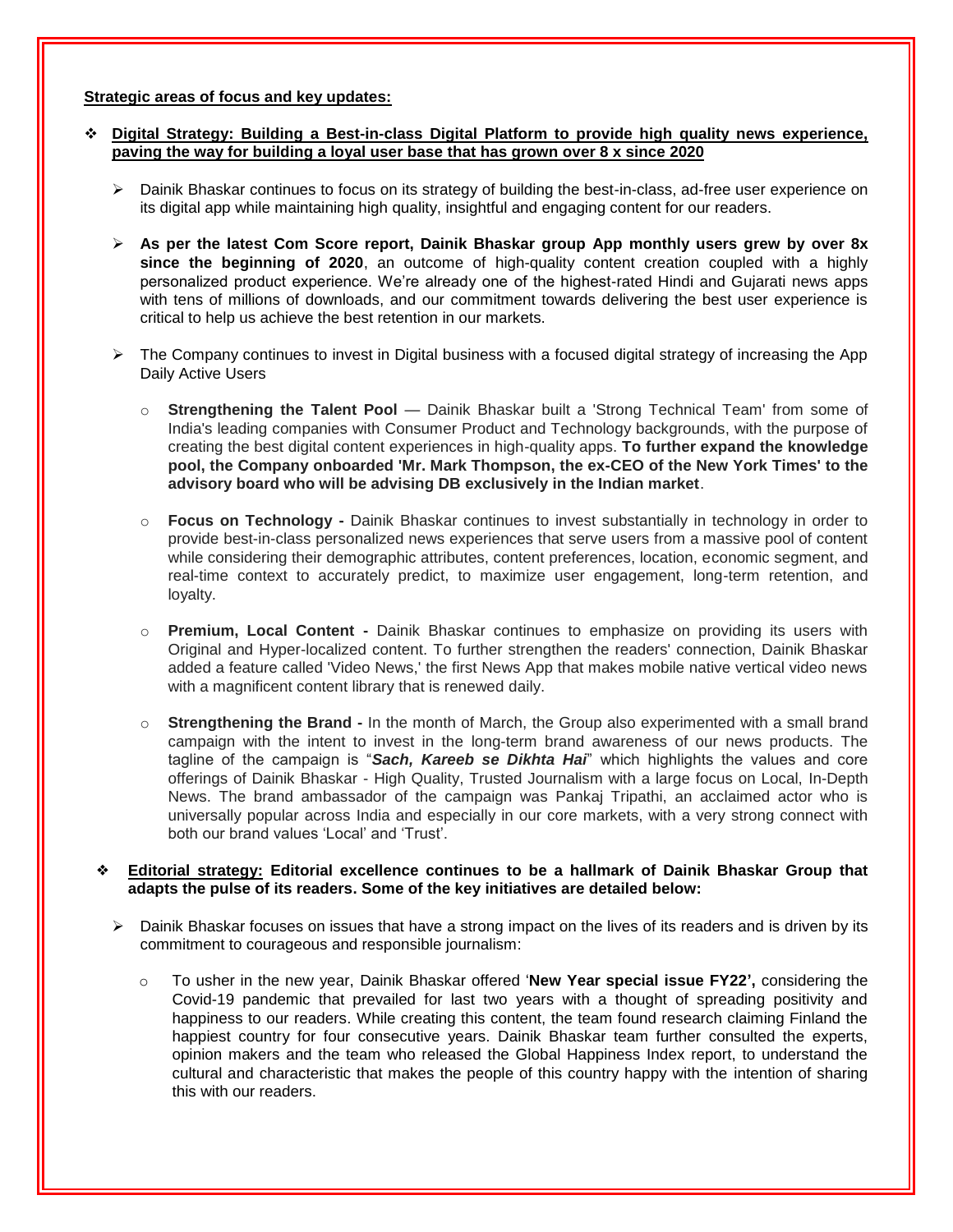- Dainik Bhaskar paid '**Homage to the Nightingale of Bollywood'** an iconic singer as an artiste who was an integral part of nation building. Dainik Bhaskar stood by the sentiments of people respecting the melodious voice of **the most versatile singer 'Lata Mangeshkar'**. Dainik Bhaskar lowered down the masthead on front page to pay homepage to her. This experiment by Dainik Bhaskar was widely appreciated.
- o In Rajasthan, the Bhaskar Campaign conducted a **ground report on Eastern Canal Project** which ensures water supply for drinking and irrigation to 13 districts of eastern Rajasthan and to Uttar Pradesh. This report found that the people of Bharatpur are going across border in UP to fetch water. The reason behind was that the state has not yet started operations on the project due to high investment cost and the non-completion of this project is impacting the lives of the people residing in these districts.
- o Dainik Bhaskar exposed the **'Fake Degree Racket'** led by university village in Rajasthan where all types of fake degrees, mark sheets & Aadhar card are made easily available. The Bhaskar campaign conducted a sting operation and exposed the nexus by getting the fake degree of Ex-Education minister of Rajasthan – Shri Govind Dotasara.
- o Dainik Bhaskar's print **Bhilwara Anniversary newspaper registered in the WORLD RECORDs BOOK.** The front page of the newspaper mixed with MICA was printed and provided with a highly rich content to readers. The MICA mixed page was the first ever innovation in itself in the history of media industry.
- o Dainik Bhaskar exposed **'Gujarat Coal Scam'** led by government officials and some businessmen of around 60 lakh tonnes of coal, whose value stood at Rs 6,000 crores. The impact of this investigation pressurised the government to pass an order forbidding the supply of coal to any private agencies.
- o Divya Marathi exposed **the ministers of Maharashtra government** by conducting a ground report which stated that only 52% of the total budget was consumed in the development work. This 52% expenditure was termed  $2^{nd}$  class, similar to a school giving grades against the percentage scored. This ground report with powerful headline had a telling impact and Former Maharashtra CM Shri Devendra Fadnavis raised this serious issue by showing the Divya Marathi's ground report in the assembly.

### ❖ **Radio strategy: MY FM continues to connect with audience and augment listeners engagement activities through innovative content creation.**

- ⮚ MY FM paid a special tribute to the legend **'LATA MANGESHKAR'** and came up with an initiative "Lata Live Hain". MY FM RJs went live across the network and reached out to the audience with emotional stories and song requests. Famous Bollywood celebrities & singers like Papon, Javed Ali, Shaan, Kailash Kher, Daler Mehndi, and Udit Narayan amongst several others, joined MY FM and shared interesting stories about her humbleness and how she inspired them.
- ⮚ MY FM's segment called **"Kahani Shaurya Ki"** wherein retired Kumaon Regiment "Major Gaurav Arya" narrated the stories of valour & bravery of the Indian Army and their sacrifices for the nation. The 25-day series featured many war heroes. The stories aired from 11th Jan to 6th Feb 2022.

# ❖ **CSR Activity: The Dainik Bhaskar Group is always keen to recognise and reward talent in keeping with its ethos of being a responsible corporate citizen**

⮚ **'Abeer Gulal Holi' CSR Campaign -** Dainik Bhaskar team administered a CSR campaign. This campaign adapted various activities such as 3 print ads were released specifically for it. Print ads creatives were adapted for inhouse social media platforms, radio spots were booked in all our MYFM stations.